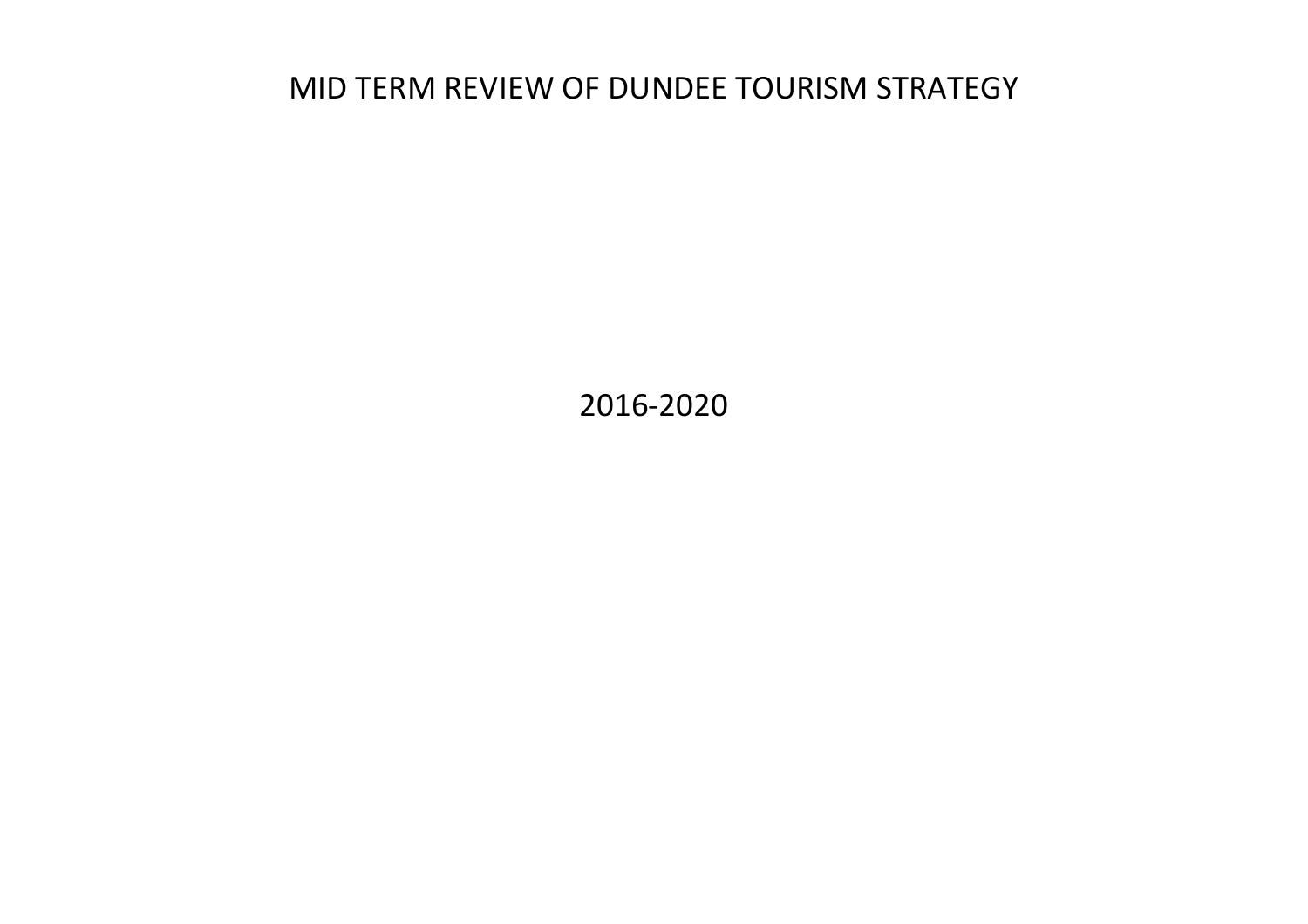#### 12018 STRATEGIC CONTEXT AND ACHIEVEMENTS TO DATE

This strategy's original vision was to make Dundee one of the best small cities in the UK for cultural short breaks and this continues to be relevant and current for the remainder of the strategy's life. The most recent statistics from 2017 show evidence of increasing progress in extending overnight stays, highlighting good progress is already being made towards achieving this shared vision.

V&A Dundee will open its first museum outside of London in Dundee on the 15<sup>th</sup> of September. It is the cultural showpiece of the city's 30 year, award winning, £1 billion Dundee Waterfront. Dundee's status as the first UNESCO City of Design in the UK recognises our cultural and creative credentials. Recent accolades, such as the Top Ten European Destination by the Lonely Planet for 2018, fit well with our journey to becoming a cultural break destination of choice.

Overall, our 2017 figures show a significant increase in value and volume and an economic impact value of £172m (+8%) which shows we are on target to reach the figures identified in the Dundee Tourism Strategy 2016 – 2020 – increasing value to £185m by 2020.

Tourism and all that draws visitors to the city, makes a significant contribution to Dundee. It supports the city's profile and reputation, stimulates new investment, and it helps to attract and retain talented people. The visitor economy impacts on the entire city region, bringing new business opportunities and jobs for local people. The recently launched Scotland's Tay Country destination brand and its associated campaigns and collateral adds value to our individual destination brands and activity.

Dundee is now on the radar with the travel and tourism media worldwide, it is recognised as a new destination and this provides an additional opportunity at a local regional and national level. Visit Scotland now considers Dundee and the Tay Cities Region as a key tourism priority area.

The vitality, passion and enthusiasm within the sector to engage and drive the strategy forward continues and tools to facilitate this, such as a new Strategy Group and DTAG website have been built and are in development. The VS Dundee Facebook page has 185 members and the Dundee Food & Drink Facebook page has 90 members, both with 90% active members group sharing information and assisting each other. The Dundee Tourism Action Group (DTAG) meets quarterly and shares information regularly by email and the B2B website will offer a one stop resource for information, toolkits, imagery and insights.

A mid-term review session was held in May with over 50 businesses represented to share the achievements to date. As a result a strategy group was formedrepresenting a cross sector of the tourism offer which met in June to prioritise the key actions going forward.

The identified target markets remain the same with a priority focus on: Food Loving Culturalists and Curious Travellers within the UK and Europe as well as Business Tourism; Cruise Tourism; Golf; Travel Trade and Staying with Friends & Relatives.

Some notable achievements from our work packages have already been mentioned and there are many more, and a brief overview of some of these are highlighted under each work packages for the purposes of this review. Significant progress and activity has taken place under each of the work packages and all the partners are to be congratulated on these achievements so far. The fact that we can see this affecting the number and value of visitors to the city is testament to the impact the actions within the strategy are having.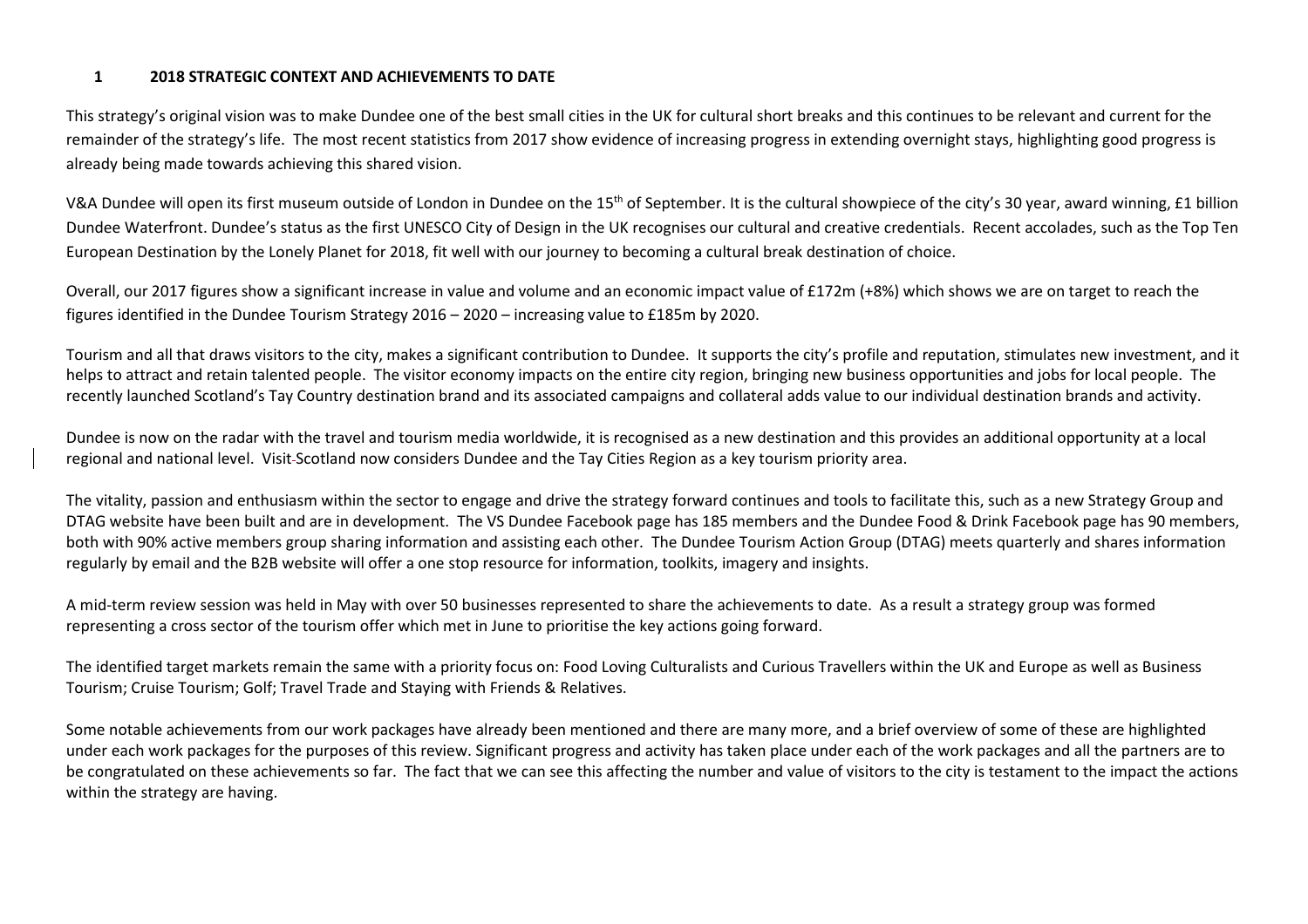#### GOING FORWARD - PHASE 2 DUNDEE TOURISM STRATEGY 2018 - 2020

However, gaps and challenges remain and it is these that we need to focus on in the next phase of the strategy's delivery.

The recent meeting of Strategy Group identified the *following areas* should be prioritised at a strategic level for the next phase and some initial ideas are listed in the action plan:

- The welcome
- $\bullet$ Information resources for visitors
- •Information resource for businesses
- $\bullet$ Actions to encourage longer stays
- •Maintaining and continuing to build on the positive image and perception of the city
- •Development of visitor packages
- •Increasing the quality and variety of food and drink options
- •Development of regional activity where appropriate

The DTAG quarterly meetings provide a forum for industry and other partners to report on progress, make any adaptations required and identify key individuals or groups to lead and drive some of the actions forward.

We are in a phase of great change for tourism locally and undoubtedly new opportunities and challenges will arise which we may not be able to anticipate or imagine at this stage, therefore, we are keen to remain flexible and adaptable in relation to the key actions.

The attached action plan is a working document which will be updated and adapted as we navigate the next 30 months.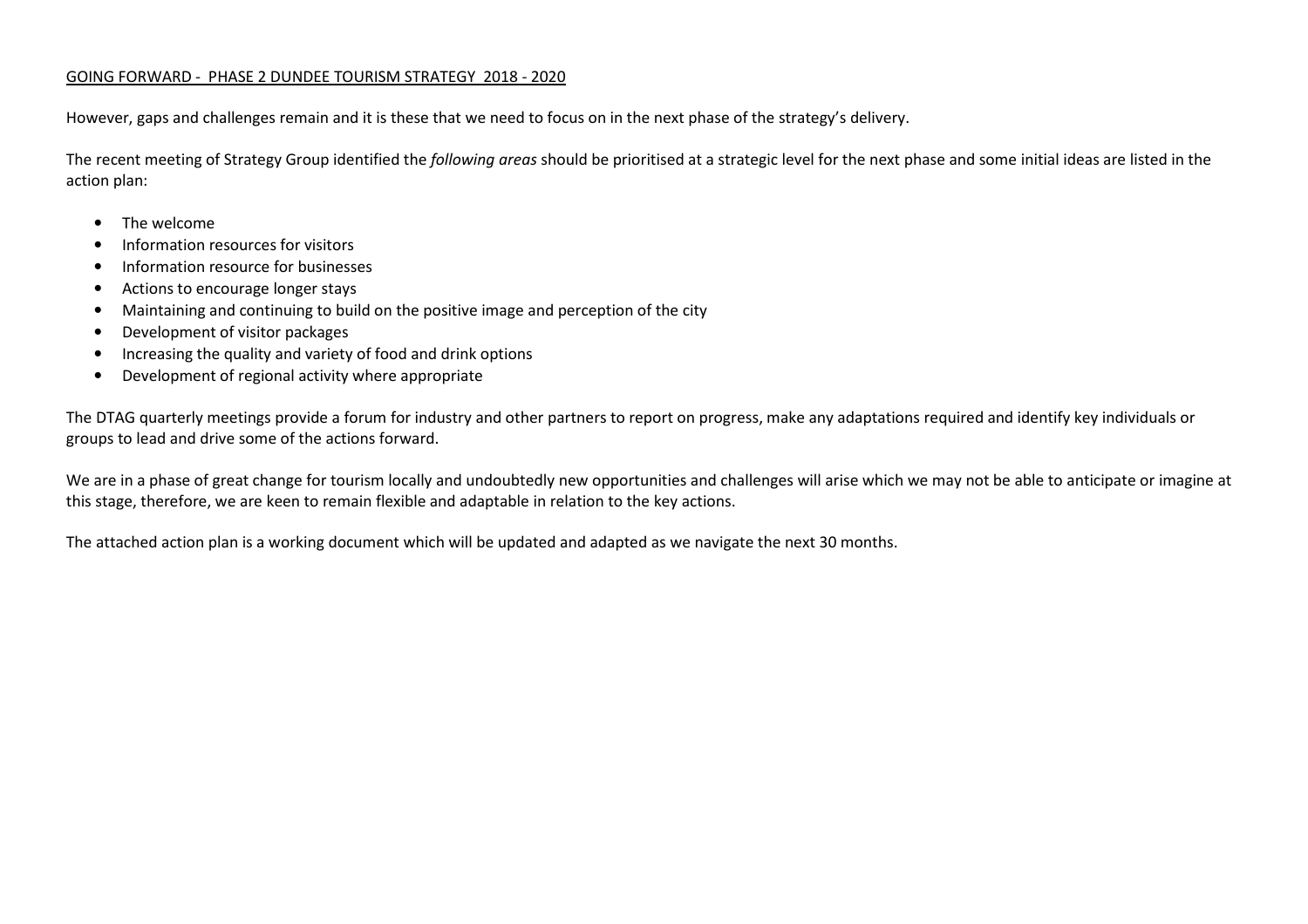#### Delivery Model

The current Dundee Tourism Action Group is well attended and inclusive. Anyone working in the sector is free to attend the meeting and also access the soon to be launched website and other assets such as the Facebook page. The group is a useful and effective forum for exchanging information and identifying any trends and issues as the sector in the city grows. However, it is recognised it is too large and unwieldy to be useful when identifying and delivering specific actions to drive the strategy forward. As a result, a smaller more industry focussed and dedicated group is required to achieve this.

A group of industry partners came forward and met in June to lead on the delivery of the strategy and also to act as a link to the other groups within the city who will be able to drive the strategy forward. The partners involved in the resulting DTAG Strategy Group include:

Forbes of Kingennie, also representing Dundee & Angus Visitor Accommodation Association Leisure & Culture, also representing the Cultural Agencies Network Dundee Social Enterprise Network DCA and representing Visit Dundee Majr Properties, also representing DD One V&A Dundee Broughty Ferry Traders Dark Dundee Dundee Industrial HeritageCreative Dundee UNESSCO city of Design Hotel Indigo Tayberry University of Dundee, also representing UNESCO City of Design Dundee City Council Scottish Enterprise VisitScotland

The strategy identifies our best prospect target markets, what we have to offer them and where the gaps are. It identifies where investment is needed to give our visitors more reasons to stay longer, and the programmes we need to pursue together to deliver the strategy. Some actions within the plan fall to the private sector to deliver, others to the public sector – and some to imaginative and creative partnerships and collaborations of different agencies and businesses.

#### Monitoring Progress

Each year we undertake a Hotel Demand Study with CBRE which also provides occupancy data; whilst Scottish Tourism Economic Monitor (STEAM) which provides value & volume and we will explore a Sentiment Analysis. These help us to monitor progress towards achieving our proposed outcomes.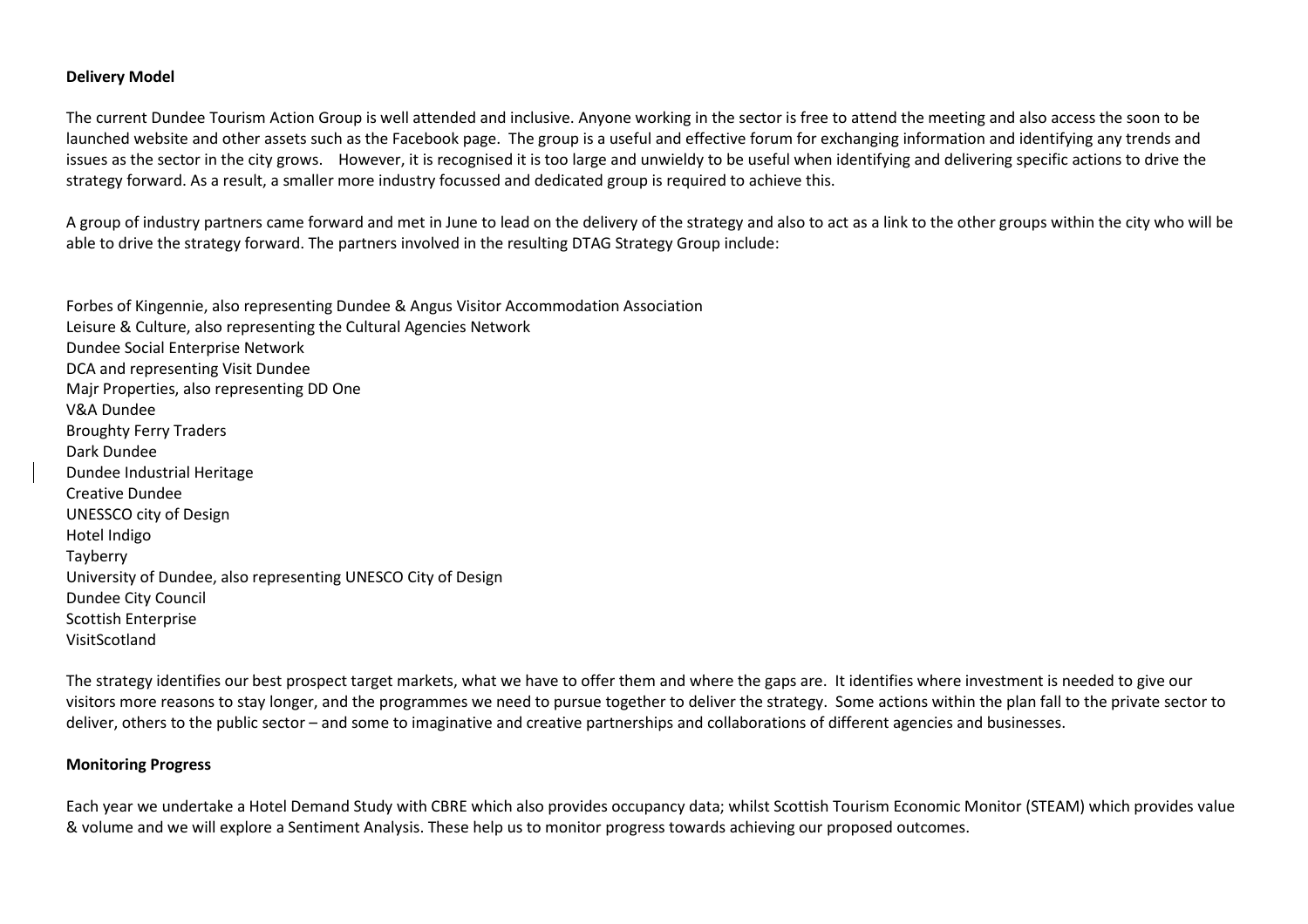Vision: Dundee is the best up-and-coming city in the UK for cultural short breaks

Use the opportunity of V&A, Waterfront & UNESCO City of Design to establish Dundee as a destination for cultural tourists potentially growing the number of overnight visitors by 35% to 520,00, day visitors by 50%, increasing spend by an additional £54M to £200M by 2020



The 'rocket' on the left mirrors that of the national tourism strategy, Tourism Scotland 2020 and shows the priorities and opportunities that will

| Year                          | <b>Total</b><br><b>Visitor</b><br>numbers | <b>Total</b><br><b>Visitor</b><br>value | <b>Total</b><br><b>Staying</b><br><b>Visitor</b><br>numbers | <b>Total</b><br><b>Staying</b><br><b>Visitor</b><br>value | <b>Total</b><br><b>Day</b><br><b>Visitor</b><br>numbers | <b>Total</b><br>Day<br><b>Visitor</b><br>value |
|-------------------------------|-------------------------------------------|-----------------------------------------|-------------------------------------------------------------|-----------------------------------------------------------|---------------------------------------------------------|------------------------------------------------|
| 2020<br>Midrange<br>Forecast  | 1,120,000<br>$+37%$                       | £185mn<br>$+28%$                        | 520,000<br>$+25%$                                           | £155mn<br>$+25%$                                          | 600,000<br>$+50%$                                       | £30mn<br>$+50%$                                |
| 2020 Top<br>range<br>Forecast | 1,160,000<br>$+44%$                       | £200mn<br>$+37%$                        | 560,000<br>$+35%$                                           | £169mn<br>$+44%$                                          | 600.000<br>$+50%$                                       | £30mn<br>$+50%$                                |
| 2013                          | 804.000                                   | £146mn                                  | 415,000                                                     | £126mn                                                    | 390,000                                                 | £19.5mn                                        |

directly contribute towards the national priorities.

Source: Dundee STEAM Global Tourism Solutions Final Trend Report for 2013. 2020 forecasts Blue Sail analysis. Price base 2011 (as National Tourism Strategy).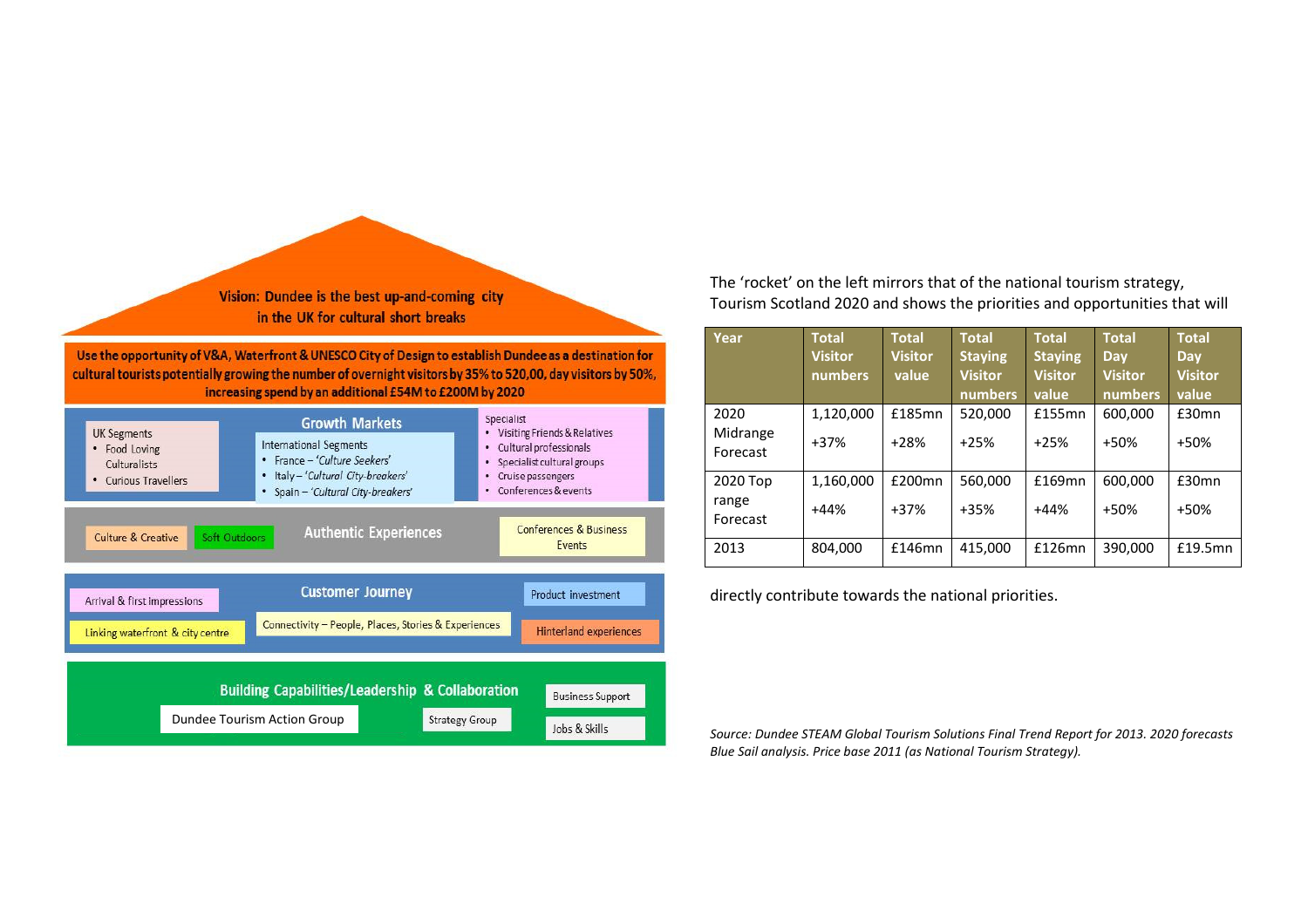#### 7 WORK PROGRAMMES

Five programmes were developed and reported on at each of the DTAG quarterly meetings.

#### 1. Programme 1: Establishing the profile

Highlights – One City Many Discoveries campaign (videos, journalists, bloggers); Dundee.com; Dundee Waterfront; V&A Dundee; Cruise; Travel Trade; Golf; UNESCO, Universities

#### 2. Programme 2: Investing in our tourism offer

Highlights – New hotels; New products/attractions such as new exhibits at Dundee Science Centre and Discovery Point; Itinerary Development; East Scotland Explorer Card; Industry Fam Trips

#### 3. Programme 3: Managing the place for visitors

Highlights – Dundee Waterfront infrastructure; Rail Station; Wayfinding; WorldHost<sup>TM</sup>; Tourism Trails

#### 4. Programme 4: Jobs & Enterprise

Highlights – Scottish Enterprise Cultural Tourism Fund; Connect Local; Destination Leaders Programme; Chefs@school; Chef Recruitment event with Dundee & Angus College; Youth Conference; WorldHost<sup>TM</sup>

#### 5. Programme 5: Working Together

Highlights – Dundee Tourism Action Group quarterly meetings; closed Facebook pages; formation of Dundee & Angus Visitor Accommodation Association Scottish Enterprise Events; Scottish Development International workshops; Business Gateway Digital Boost; Visit Scotland